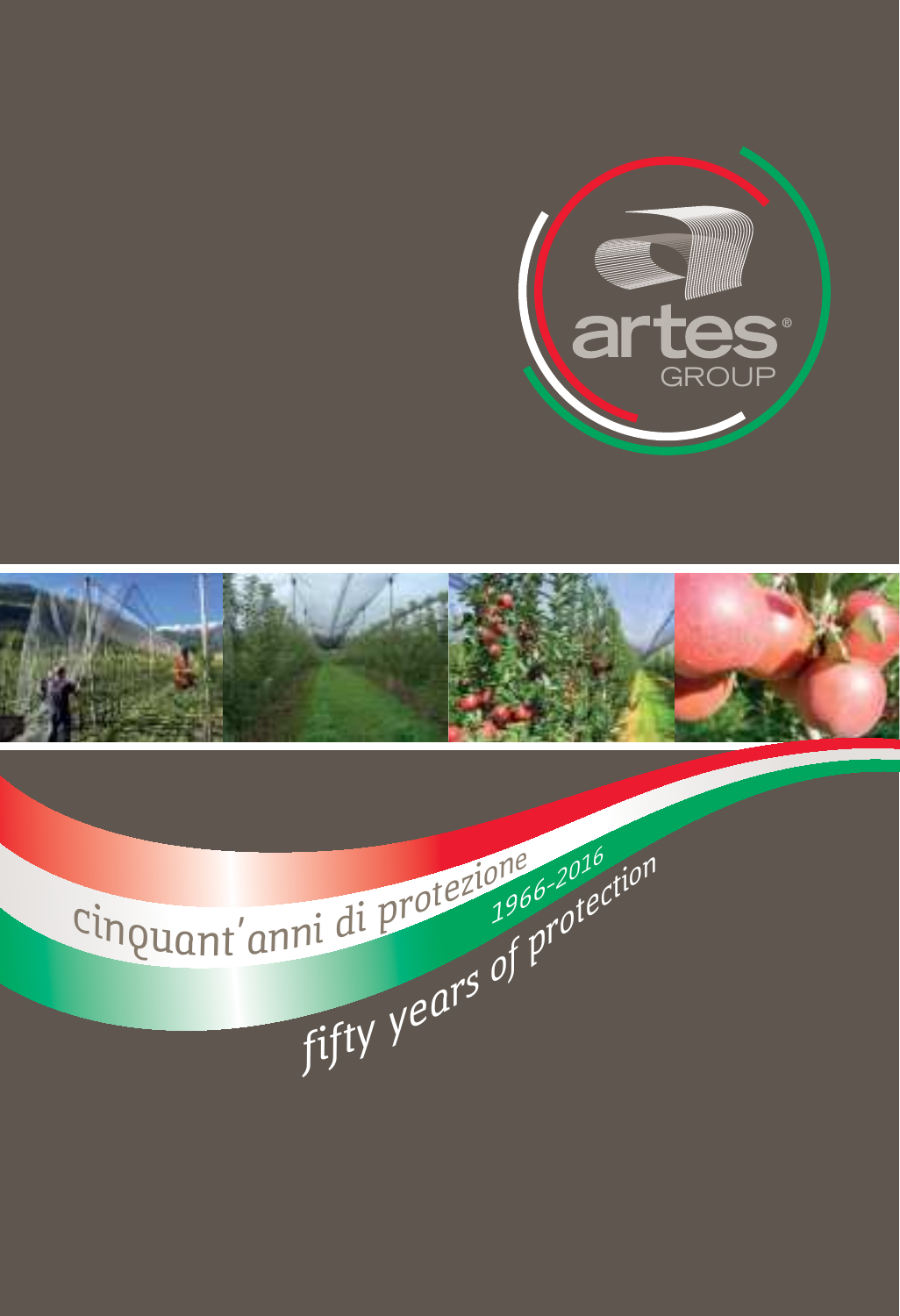Dal **1966** ARTES POLITECNICA s.r.l. è presente sul mercato nazionale ed internazionale con una vasta serie di reti antigrandine, ombreggianti e antiafidi di indiscussa **INNOVAZIONE** e **QUALITÀ** per la PROTEZIONE dell'agricoltura, la zootecnica, l'edilizia e per il bricolage.

GANCI A W W SHAPED HOOKS

FUNE IN ACCIAIO ZINCO E ALLUMINIO ZINCO E ALLUMINIO ZINCO E ALLUMINIO ZINCO E ALLUMINIO ZINCO E ALLUMINIO ZINC STEEL, ZINC AND ALUMINIUM ROPERTY AND

POLECOVER FOR CONCRETE POLECOVER

**COPY AND INTERNATIONAL CONTRACTOR** 

TUBO AGRICOLO EXTRA VIA TUBE TIE EXTRA Ø 2/8 mm

TUBO PLASTICO **PLASTICO** PLASTIC TIE Ø 2/3/4/5 mm

CONTENITORE PORTA GOMITOLOGI ROLL HOLDER POUGH

PALI IN CEMENTO PRECOMPRESSO / PRE-STRESSED CONCRETE POLES Sezioni / Sections: 5x5 / 7x7 / 7x8,5 / 7x8 / 8,5x8,5 / 9x9,5 / 13x14 / 13x14 / 13x14 / 13x14 / 13x14 / 13x14

**TUBICING PERSONAL PERSONAL PROPERTY AND PROPERTY AND PROPERTY AND PROPERTY AND PROPERTY AND PROPERTY AND PROPERTY** 

ARTES vanta di una esperienza trigenerazionale che, insieme ad una costante **ASSISTENZA TEC-NICA** nella **PROGETTAZIONE** e **INSTALLAZIONE** di impianti, la rende precisa, veloce ed efficiente nel suo supporto e nella consegna del prodotto finale. Lo **staff tecnico** di ARTES segue con attenzione **OGNI SINGOLO PASSO DELLA PRODUZIONE** delle sue reti, dal processo di **Filatura**, **Orditura**, **Tessitura** alle **Lavorazioni** e **Confezionamento** al **Controllo Qualità**.

La certificazione ISO 9001/UNI EN ISO 9001:2008 è una ulteriore dimostrazione dell'impegno di ARTES nel raggiungere e rispettare i suoi obiettivi e le sue responsabilità al fine di offrire un prodotto di QUALITA' GARANTITA e CONTROLLATA in tutto il suo processo produttivo.

GROUP

**®**

Since **1966** Artes Politecnica srl is widely present in the national and international market with a broad variety of anti-hail, shade and anti-insect nets; **INNOVATIVE** products of **EXCELLENT QUA-LITY** for the **PROTECTION** of Agriculture, Zootechnics, Construction Industry and for the Bricolage. ARTES' three generations of experience, together with its constant **TECHNICAL ASSISTANCE** in the **PLANNING AND INSTALLING** of protection systems, make it precise, fast and efficient in its service and final product delivery. ARTES **technical staff** follows carefully **EVERY SINGLE STEP OF THE PRODUCTIO**N of its nets, from the process of **yarn making**, **warpage**, **weaving**, **manufacture** and **packaging**, to the **quality control**.

The ISO 9001/UNI EN ISO 9001:2008 certification is an additional proof of ARTES effort in respecting its responsibility and reaching its goals in order to offer products of GUARANTEED AND CERTIFIED QUALITY in its whole productive process.









ACCESSORI PER IMPIANTI / ACCESSORIES FOR INSTALLATIONS

TIRANTI PER ANCORAGGI TIGHTNERS FOR ANCHORAGES

Copyright Corp. VENTED POLE COVER COPRIPALIZATION COPYRIGHT - FIRSTFIX - FIRSTFIX - FIRSTFIX - FIRSTFIX - FIRSTFIX - FIRSTFIX - FIRSTFIX - FIRSTFIX - FIRSTFIX - FIRSTFIX - FIRSTFIX - FIRSTFIX - FIRSTFIX - FIRSTFIX - FIRSTFIX - FIRSTFIX - FIRSTFIX - FIRSTFI

**ELASTICO E MOSCHETTONI / ELASTICO E MOSCHETTONI / EL**ASTICO E MOSCHETTONI / ELASTICO E MOSCHETTONI / ELASTICO E MOSCHETTONI / ELASTICO E MOSCHETTONI / ELASTICO E MOSCHETTONI / ELASTICO E MOSCHETTONI / ELASTICO E MOSCHETTO

PIATTINA VERDE CON FILO METALLICO RICOPERTO GREEN PLASTIC-COATED

ANCHORAGE WITH HESAGONAL HELIX

ANCHORAGE RAMBO

COPRIPALO FIRSTFIX FIRSTFIX POLE COVER COPRIPALO PER PALI IN LEGNO POLE COVER FOR WOODEN POLES

BASE CEMENTO PER ANCORAGGIO CONCRETE BASES FOR ANCHORAGE

STAFFA IN PARTIES OF THE REAL PROPERTY. BRACKET FOR CONCRETE POLES

MOSCHETTONI RAPIDI RAPID SNAPHOOKS

**PALI CEMENTO / CONCRETE POLICIA ANTI-SFONDAMENTO / CONCRETE POLICIA ANTI-SFONDAMENTO / ANTI-SFONDAMENTO / ANTI-SFONDAMENTO / ANTI-SFONDAMENTO / ANTI-SFONDAMENTO / ANTI-SFONDAMENTO / ANTI-SFONDAMENTO / ANTI-SFONDAMENTO / A** 

**FUNISHER AND TIME IN THE STATE OF THE STATE OF THE STATE OF THE STATE OF THE STATE OF THE STATE OF THE STATE OF THE STATE OF THE STATE OF THE STATE OF THE STATE OF THE STATE OF THE STATE OF THE STATE OF THE STATE OF THE S** 

CORDA ELASTICA NERA Ø 8 mm BLACK ELASTIC ROPE Ø 8 mm

**ANELLI / RINGS**

ANELLI IN ACCIAIO PER RETE IRON RINGS FOR THE NET

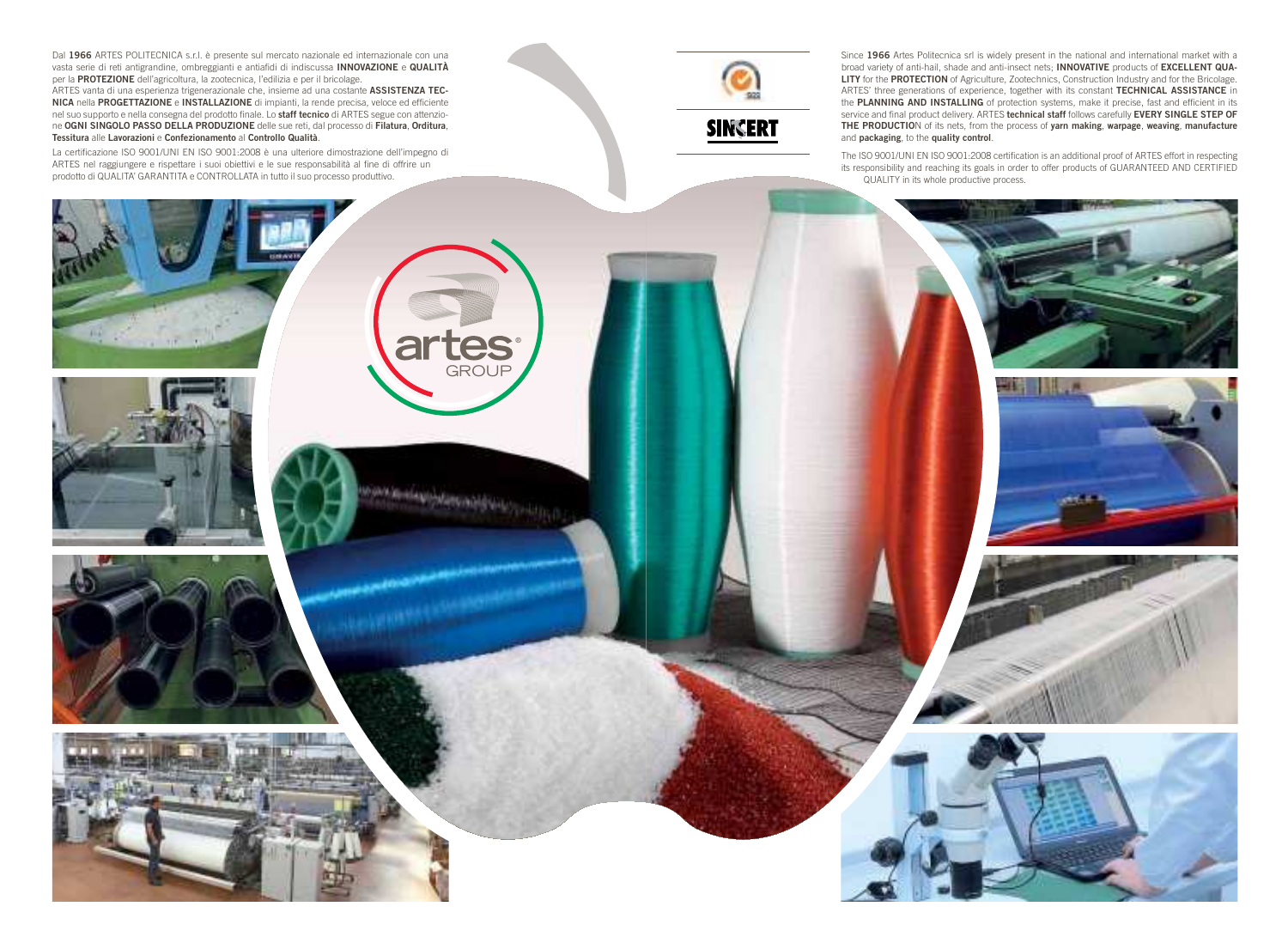**Anti-grandine / Anti-hail Logica** and r Total Grey



**Anti-afidi / Anti-insect Net 20/10 - 50 Mesh** Bianco, Nero / White, Black



# RETI ANTI-GRANDINE / ANTI-HAIL NET













**Anti-grandine / Anti-hail Net 7x3** Nero, Grigio, Cristal / Black, Grey, Crystal



**Anti-grandine / Anti-hail**<br>Nero, Grigio, Cristal<br>Black, Grey, Crystal





**Anti-grandine / Anti-hail Net 3,2** Nero, Grigio, Cristal / Black, Grey, Crystal

**Anti-Cracking Film** Bianco / White

# RETI ANTI-INSETTO / ANTI-INSECT NET









**Anti-afidi / Anti-insect Net 20/12 - 55 Mesh** Bianco, Nero / White, Black



**Anti-afidi / Anti-insect Net 8/10 - 40 Mesh**



Bianco / White





**Anti-afidi / Anti-insect Net 16/10 - 25 Mesh** Bianco / White

**Anti-carpo 4x4** Bianco / White

**Stop-drosophila** Bianco, Nero, Verde / White, Black, Green **Stop-drosophila super** Bianco, Nero, Verde / White, Black, Green



**Anti Bombi / Anti Bumblebee Net** Bianco / White



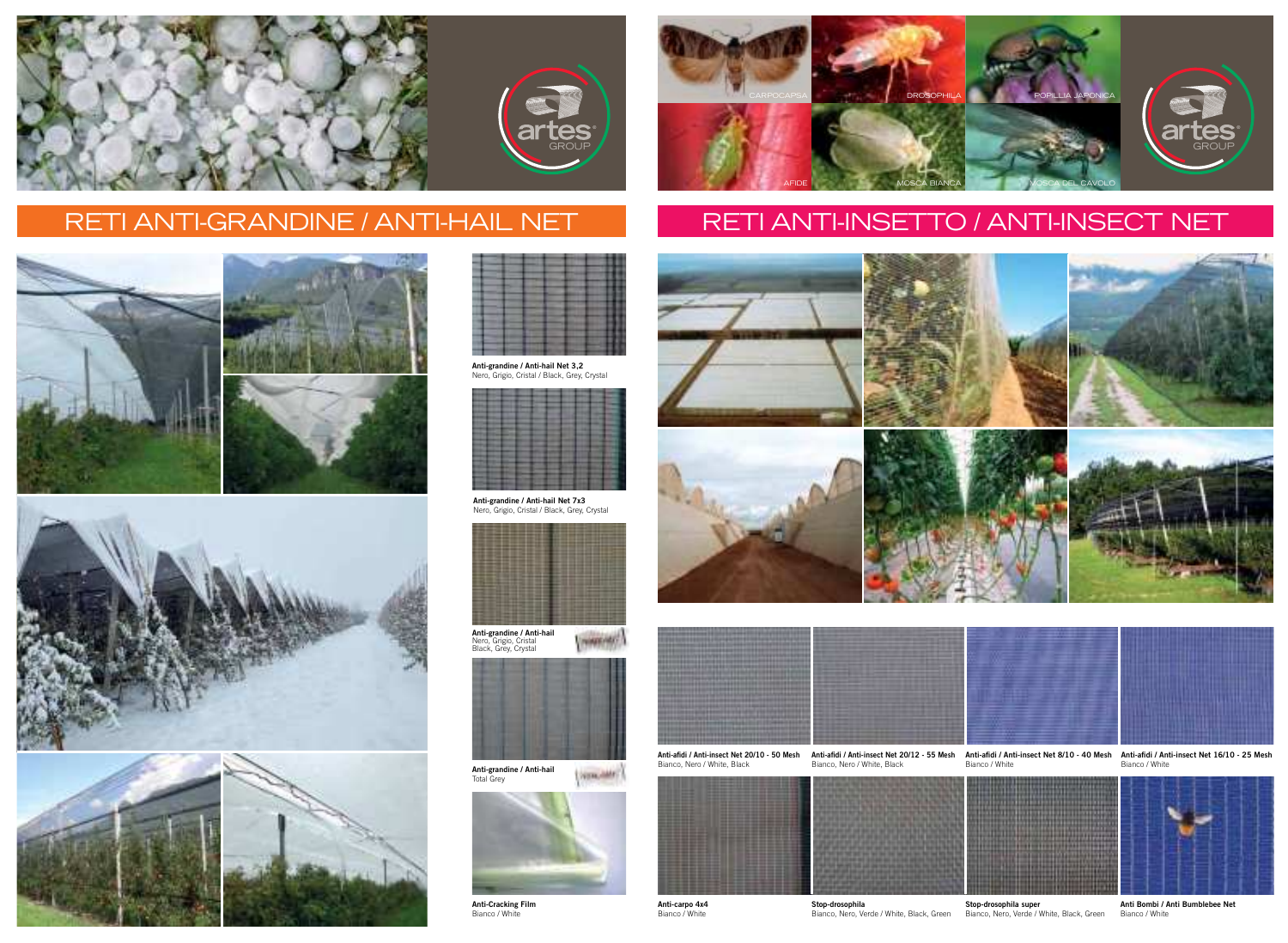**Rete per Pacciamatura / Ground cover net** Nero, Verde, Marrone, Bianco Black, Green, Brown, White **Rete per Pacciamatura / Ground cover net**<br>Nero, Verde, Marrone, Bianco<br>Black, Green, Brown, White



**Rete raccolta olive / Olive harvesting net Rete raccolta olive / Olive harvesting net** Verde / Green Verde / Green

### ALTRE RETI / OTHER NETS ALTRE RETI / OTHER NETS

**Rete Acqua Stop / Acqua Stop net Rete Acqua Stop / Acqua Stop net** Bianco / White Bianco / White



**Telo Acqua Stop / Acqua Stop Film Telo Acqua Stop / Acqua Stop Film** Bianco / White Bianco / White

**Rete lumaca / Snail farming net** Bianco, Nero / White, Black **Rete lumaca / Snail farming net** Bianco, Nero / White, Black



**Rete anti uccelli / Knitted bird net Rete anti uccelli / Knitted bird net** Bianco, Nero, Verde / White, Black, Green Bianco, Nero, Verde / White, Black, Green



**Nastro di sostegno / Support strip EXTRA Rete brina / Anti frost net Nastro di sostegno / Support strip EXTRA Rete brina / Anti frost net** Bianco / White Bianco / White



Bianco / White Bianco / White





## RETI OMBREGGIANTI / SHADE NET RETI OMBREGGIANTI / SHADE NET



**Ombreggiante / Shade Net 30% Ombreggiante / Shade Net 30%** Nero, Verde / Black, Green Nero, Verde / Black, Green Bianco, Cristal / White, Crystal Bianco, Cristal / White, Crystal



**Ombreggiante / Shade Net 50%** Nero, Verde, Bianco / Black, Green, White **Ombreggiante / Shade Net 50%** Nero, Verde, Bianco / Black, Green, White



**Ombreggiante / Shade Net 75% Ombreggiante / Shade Net 75%** Nero, Verde, Bianco / Black, Green, White Nero, Verde, Bianco / Black, Green, White



**Ombreggiante / Shade Net 90% Camping** Nero, Verde / Black, Green Blu, Grigio / Blue, Grey Blu, Grigio / Blue, Grey **Ombreggiante / Shade Net 90% Camping** Nero, Verde / Black, Green



**Ombreggiante / Shade Net 90% Diagonale Ombreggiante / Shade Net 90% Diagonale** Nero, Verde / Black, Green Blu, Grigio / Blue, Grey Nero, Verde / Black, Green Blu, Grigio / Blue, Grey